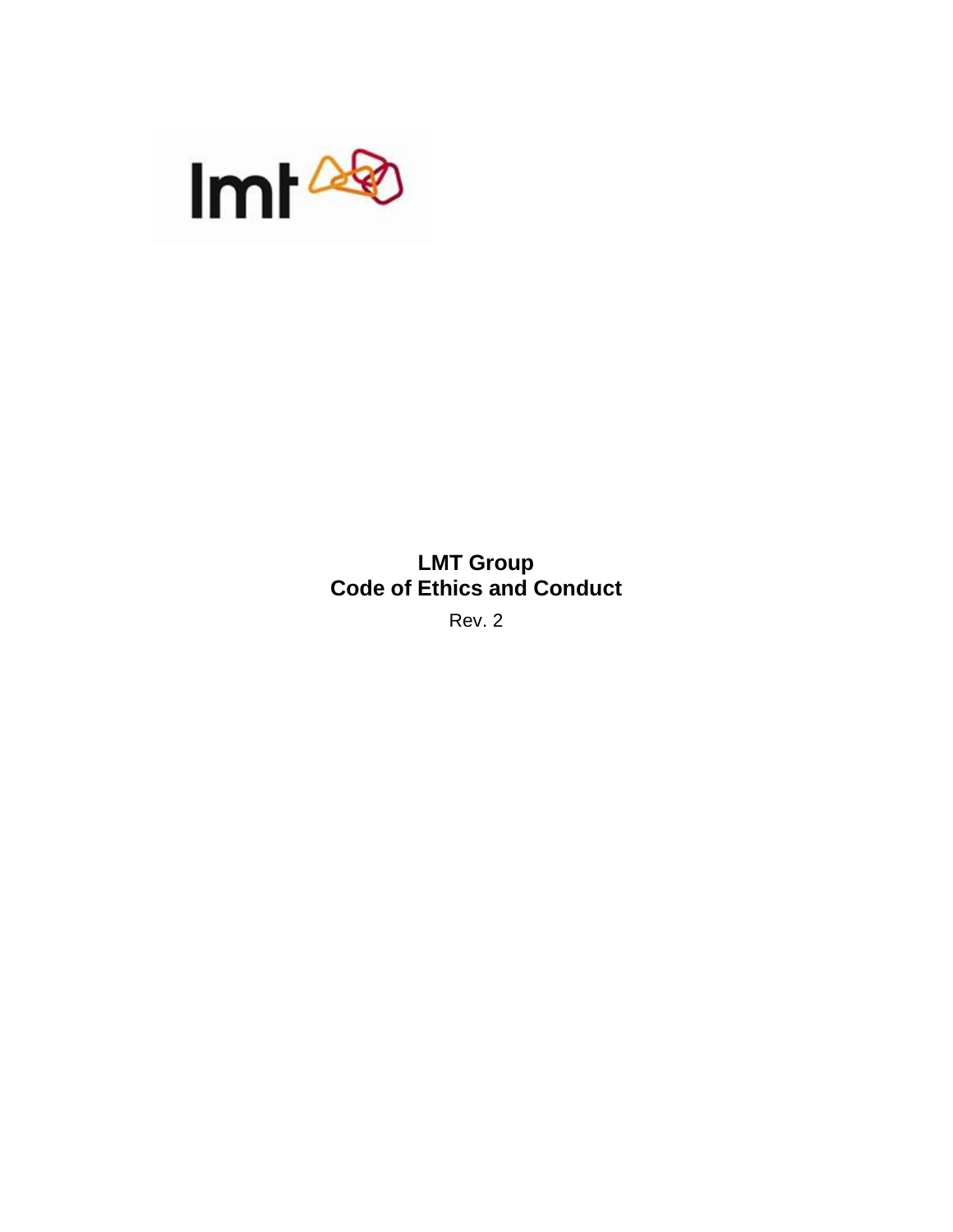## **1. GENERAL**

- 1.1. The Management Board of Latvijas Mobilais Telefons SIA (hereinafter, the LMT) has approved the principles enshrined in the Code of Ethics and Conduct of LMT Group (hereinafter, the Code). In performing their duties, all employees shall abide by the Code and its principles that guide the commercial operations of LMT Group.
- 1.2. LMT is not only the leading mobile operator, but also an IT company that develops various innovative digital solutions for drones, smart cities and sensors, mobility and defense.
- 1.3. For a long period of time, fair and ethical commercial practices have ensured the success of LMT Group. We recognize international standards for human rights, working conditions, environmental protection and fight against corruption. We abide by international declarations, conventions and guidelines, including the UN Universal Declaration of Human Rights and conventions of the International Labour Organization. Our conduct is based on OECD guidelines for international companies.
- 1.4. Responsible and future-driven operations serve as a basis for sustainable results: in our lives, it means fairness and responsibility for the life, work and society that includes passionately doing more and better than is required by the law or other normative acts. This Code is based on LMT values: passion, development and cooperation. We realize that the fourth industrial revolution has taken over the world – smart technology determines how we cooperate, live and work. Latvia will become a smart country – a place, where smart technology, brilliant people and sustainable environment ensure welfare and leadership. We deeply believe in that.

## **2. RELATIONS WITH STAKEHOLDERS**

On daily basis, we interact with various stakeholders: customers, suppliers and cooperation partners, competitors, employees, shareholders (hereinafter, the Shareholders), public and supervisory bodies, and the general public. We build fair, reasonable, and clear communication and relations. We promote a constructive dialogue with all stakeholders.

#### **2.1. Relations with our customers**

We strive to meet customers' expectations by pursuing fair commercial practices and offering innovative quality products and services that benefit our customers and facilitate their operations and development.

- 2.1.1. We aim to ensure innovative, versatile, and quality electronic communications services and the latest technological advances according to the current information security, privacy and personal data protection requirements by complying with the applicable law, sectorial and standard requirements, and the internal requirements of LMT Group.
- 2.1.2. We promote technology acceptance and digital literacy as an important part of our daily lives by informing the customers about the lastest opportunities and the most suitable solutions for services and products.
- 2.1.3. As we consider customer satisfaction important, we have open communication, and provide information, study customer needs and facilitate customer feedback in their preferred environment, and provide remote and in-person services that meet customer needs.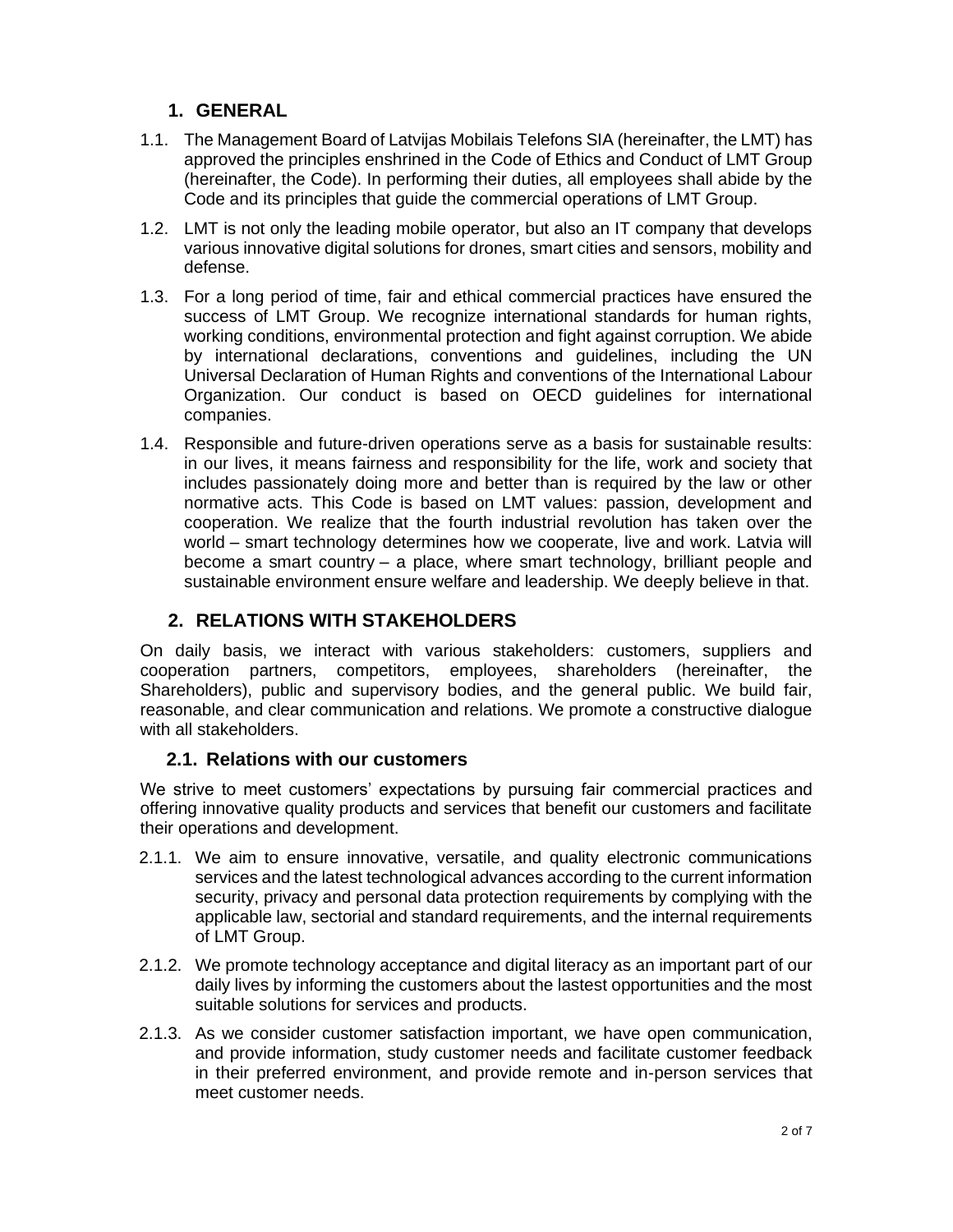- 2.1.4. We are open, fair and forthcoming, and we respect the diversity of customer needs.
- 2.1.5. We have a special focus on protecting children from any type of abuse in using our services. This includes deployment of opportunities for customers to protect themselves against unlawful or unwanted information, and cooperation with public and private bodies in blocking websites that offer opportunities for sexual abuse of minors. We expect all of our business partners to take measures to prevent the abuse of children.
- 2.1.6. We duly manage information security and personal data protection by protecting our customer and business information, by duly identifying potential risks and taking the required measures for their mitigation and prevention.
- 2.1.7. In developing and implementing new and innovative services, during the entire project or service life cycle we apply integrated data protection and data protection by default requirements, including adequate cyber security requirements. We also perform security checks for solutions and services.
- 2.1.8. We implement measures for network integrity and data security for our customers to be sure that their privacy will be respected and protected. We regularly assess privacy threats and risks, and take other technical and organizational measures to prevent unauthorized access to personal data and protect any and all information transmitted over our networks, as well as traffic data. No data shall be provided to law enforcement bodies unless and to the extent such transfer is required by the law.

## **2.2. Relations with employees**

Professional and motivated employees are the key to our success. We aim to be one of the best employers in Latvia, and we strive to attract, develop and retain the most suitable candidates with a high degree of motivation. The professional ethics of our employees is based on loyalty, professionalism and accountability, integrity, team-work and protection of confidentiality.

- 2.2.1. We disapprove of all types of child labor, debt servitude or forced labor.
- 2.2.2. We treat all employees fairly and equally. We aim to develop a professional environment where everyone is respected irrespective of their individual peculiarities and personal qualities. No employee or candidate shall be discriminated or persecuted due to his/her race, gender, religion, physical disadvantages, nationality, sexual orientation, family, social standing of parents or political conviction.
- 2.2.3. We appreciate, respect and support the diversity of knowledge, experience and opinions that helps us develop. We promote diversity and inclusion by creating a professional environment where talents are developed and employee engagement is welcome, and were awareness of the notion of diversity is facilitated.
- 2.2.4. We select LMT personnel only on the basis of professional skills, abilities, experience and knowledge of each candidate.
- 2.2.5. We provide for a remuneration system that ensures equal pay for equal work to male and female employees irrespective of their age.
- 2.2.6. We provide equal career development opportunities to all employees. Any employee may apply for open vacancies. Decisions are based only on professional skills, abilities, experience and knowledge of each candidate.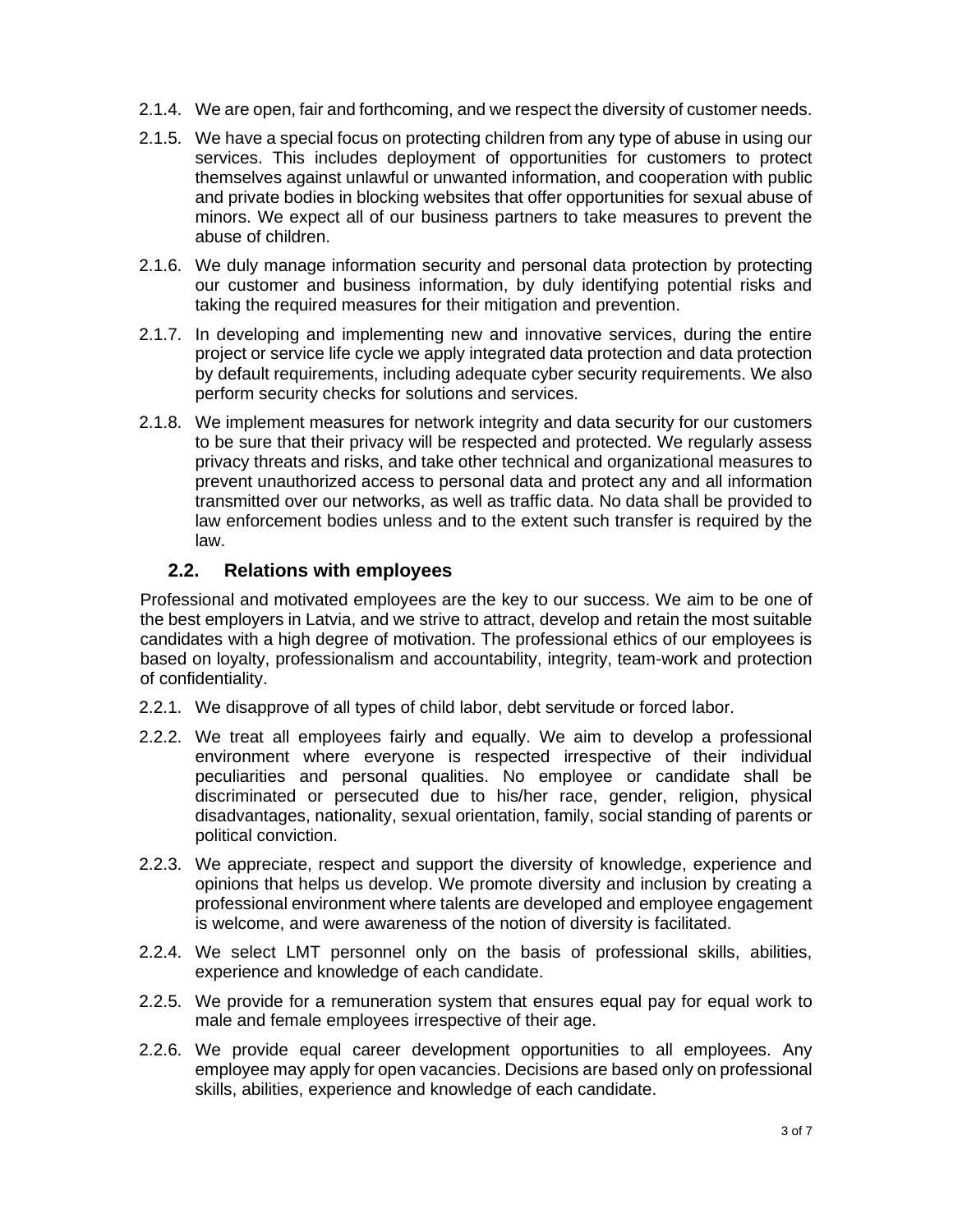- 2.2.7. We respect the right of employees to choose to be or not to be represented by a trade union. No employee who relies on this right shall be discriminated. All employees shall be aware of the basic requirements and provisions that guide their employment relationship.
- 2.2.8. We ensure and continuously develop safe and healthy occupational environment by guaranteeing safe occupational processes and eliminating circumstances that could undermine health, as well as by promoting health and wellness.
- 2.2.9. We strive to develop an environment where employees feel safe to express reasonable suspicion about potential violations of internal or external normative documents and unethical conduct.
- 2.2.10. We are guided by the following basic principles of professional ethics and corruption prevention:
	- 2.2.10.1. In our company, while at work, no person shall use intoxicating substances or be under their influence.
	- 2.2.10.2. No violence, intimidation, rudeness or remarks that may offend other employees due to their race, gender, religion, physical limitations, nationality, sexual orientation, family, social status or political conviction shall be tolerated.
	- 2.2.10.3. We process personal data pursuant to the law and the internal requirements of LMT Group, and strictly abide by the security and confidentiality requirements.
	- 2.2.10.4. We use non-public information of LMT Group, incl. personal data, only for professional purposes and only to the extent needed. Its use for the benefit of others, incl. yourself, is strictly prohibited. We keep media that contain non-public information of LMT Group safe to ensure that they are inaccessible to unauthorized persons.
	- 2.2.10.5. We avoid situations or conduct that contravenes or may seem (an external observer may think that an employee has a conflict of interest) to contravene the performance of duties for the benefit of LMT Group.
	- 2.2.10.6. We act for the benefit of LMT Group by preventing any material or other personal interests of our employees and any persons related to them from affecting the decision-making process.
	- 2.2.10.7. Gifts and business hospitality shall be offered only for the purposes of ensuring the standing of LMT Group, improving its visibility and demonstrating good faith, and not to affect any business decisions. They shall not be used to unduly affect opinions or create the sense of obligation. We accept and offer gifts and business hospitality if they are reasonable and a part of developing good business relations for the benefit of LMT Group and according to the law of the Republic of Latvia.

#### **2.3. Relations with Shareholders**

We strive to be attractive to investments from Shareholders to contribute to the long-term increase of the company value, sustainability and responsible development.

2.3.1. Shares of the LMT Shareholder Telia Company are listed in the NASDAQ Stockholm and Helsinki exchanges. We ensure that any and all information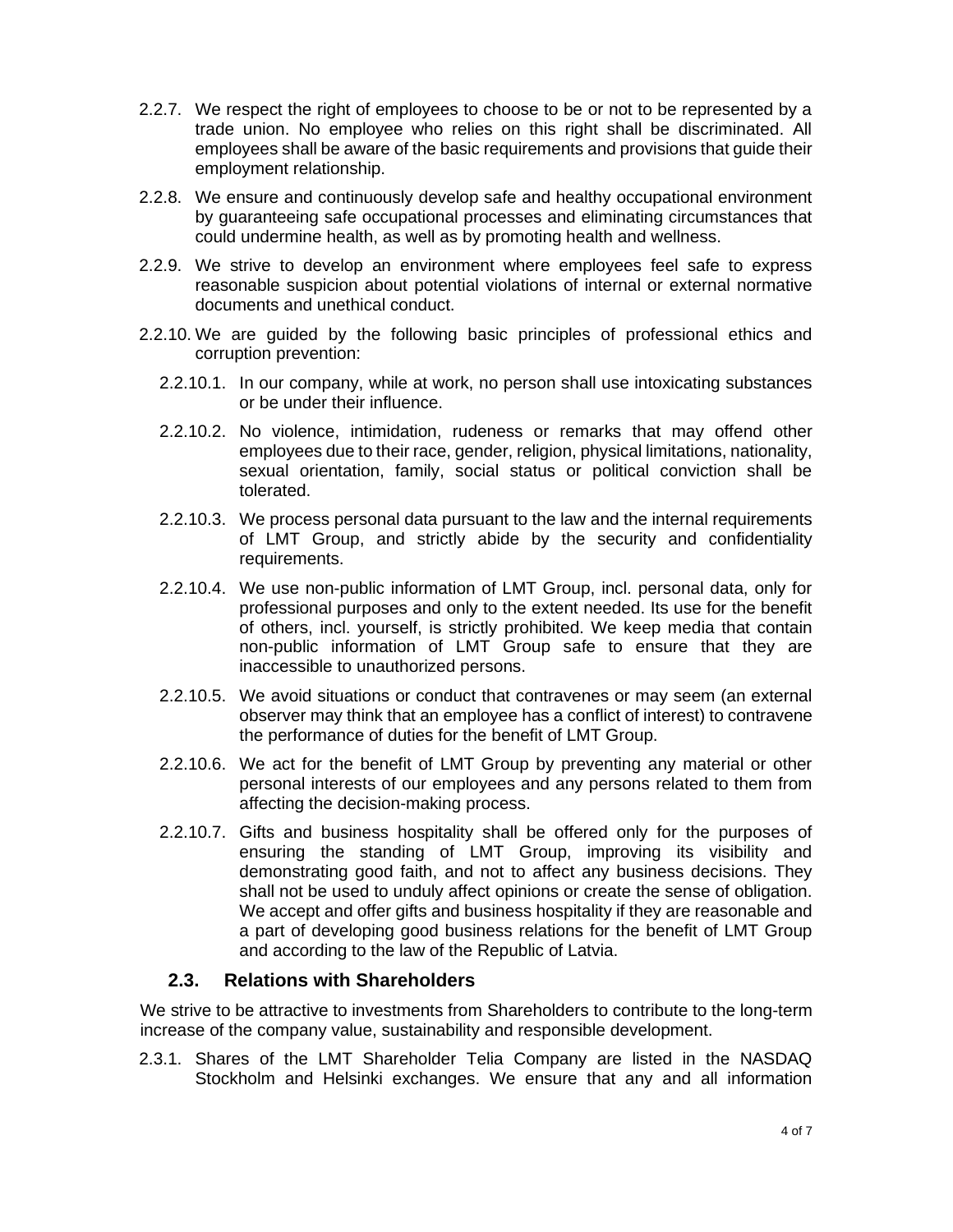provided to the market is accurate and disclosed pursuant to the law, exchange regulations and corporate governance codes.

- 2.3.2. In trading with securities, we neither directly, nor indirectly use insider information.
- 2.3.3. We ensure that Shareholders' rights and interests are respected and represented during Shareholder meetings.
- 2.3.4. Pursuant to the law, we duly and clearly provide good-quality and complete information to the Shareholders and markets about all developments that affect the value of the company.
- 2.3.5. We strive to ensure the transparency of any processes at LMT Group, as well as reliable financial and non-financial reporting.
- 2.3.6. We develop an efficient internal control environment and ensure risk management that suits the types of commercial activity, strategy and goals of LMT Group.

#### **2.4. Relations with suppliers, cooperation partners and competitors**

We strive to ensure that suppliers and cooperation partners perceive us as a reliable, fair and professional partner that acts according to the strictest standards of business ethics and the best procurement practices. We aim to have good long-term business relations and constructive cooperation across the entire supply chain, and expect compliance with our ethics, sustainability, personal data and information protection requirements. We expect that our suppliers and cooperation partners fairly and voluntarily enter into agreements with us, as well as recognize international standards on human rights, occupational conditions, environmental protection and fight against corruption. We consider these criteria important in initiating or continuing our business relations.

- 2.4.1. We take a firm stance against corruption and bribery, and do not support them in any form. We may not offer, promise, give, allow, request, accept or receive bribes or other unwarranted advantages to secure or maintain a deal or to facilitate or reward a decision.
- 2.4.2. We develop open, fair, transparent and mutually respectful relations with third parties for the benefit of both sides pursuant to the normative acts and the strictest business ethics standards. We adopt equal and fair approach to third parties that facilitates healthy competition and excludes the risk of unlawful personal material benefit.
- 2.4.3. No corrupt payments or measures shall be taken on our behalf, as well as financing of corruption via third parties.
- 2.4.4. We plan our activities to prevent any conflicts of interest, and make commercial decisions in the best interests of the company, customers and Shareholders. Personal relations or interests shall have no effect on decisions, thus, they shall be independent and well-grounded.
- 2.4.5. We assess suppliers and cooperation partners according to a fully defined need, appropriate qualitative assessment results and compliance with pre-defined assessment criteria, for example, quality, price, functionality, protection of personal data and information, accessibility, delivery, reliability, services and sustainability requirements that include social aspects and environmental protection. We select an offer that is the most suitable considering the goals and the respective need of LMT Group, as well as that is the most advantageous.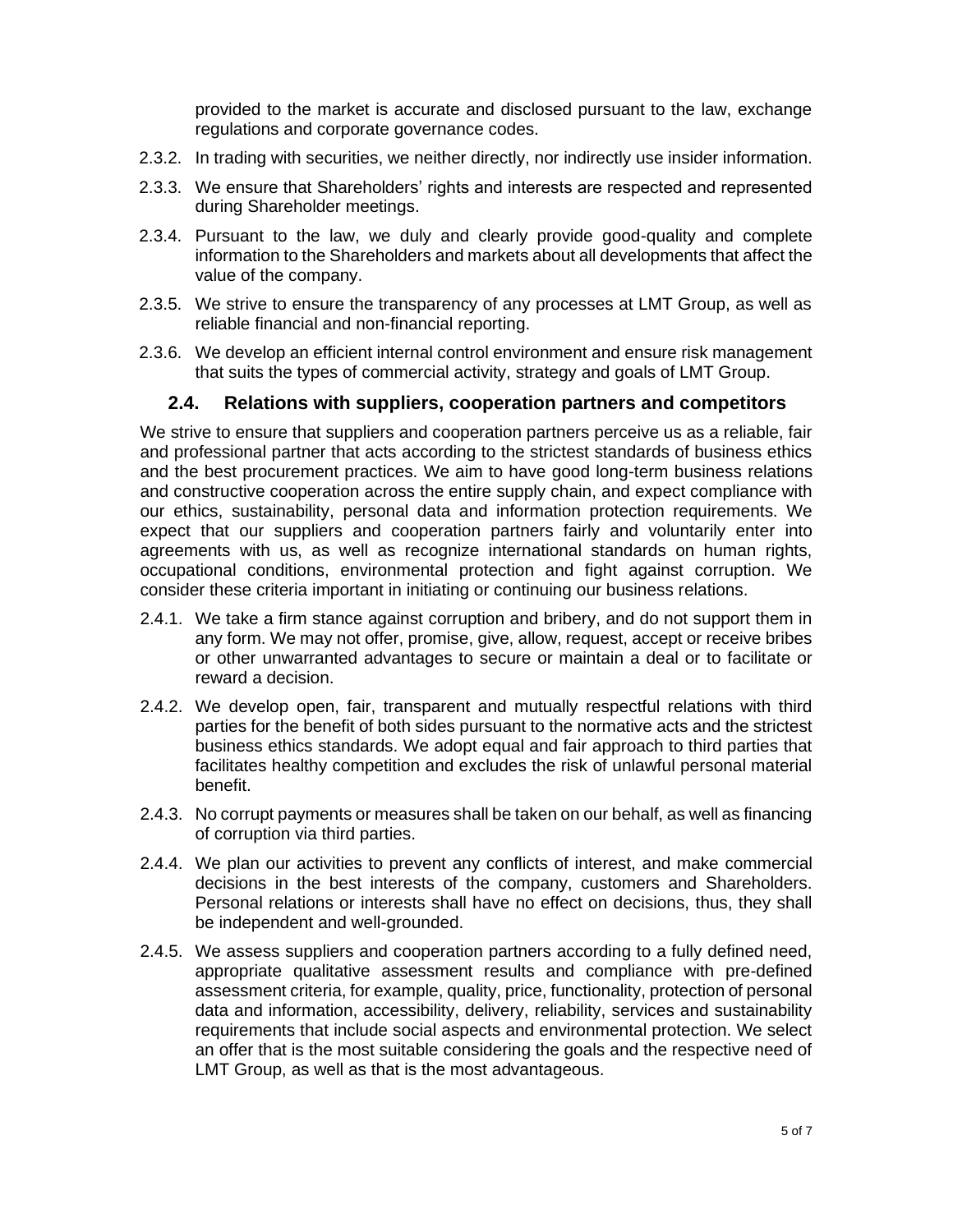- 2.4.6. Compliance with the principles set out in this Code is an integral part of an agreement with suppliers.
- 2.4.7. We do not engage in negotiations and do not agree with competitors about prices, market shares and other similar unlawful acts.
- 2.4.8. We highly respect the principles of fair competition that exclude prohibited agreements among market participants, abuse of the market power and unfair competition, and that arise from international, EU and Latvian normative acts.

#### **2.5. Relations with the public**

The electronic communications infrastructure of LMT not only ensures communication between people, and devices, but also data transmission that strengthens the national ICT sector and indirectly contributes to the economy by focusing on innovative digital solutions and attracting partners. We strive to give an opportunity to the interested Latvian companies and scientists to develop and create future solutions that could be used to digitize important daily processes. We strive to maintain the good standing of our company, and be socially responsible.

- 2.5.1. We promote digital transformation and drive comprehensive, development-driven changes.
- 2.5.2. We improve the ability of the general public to use advanced technology and innovative solutions to solve various environmental and social problems.
- 2.5.3. To support economic and societal development trends, we engage in corporate social responsibility activities and projects that contribute to sustainable development of the Latvian people. Projects that help to overcome the digital divide, ensure the rule of law, improve digital skills, promote human rights, protect children or otherwise contribute to sustainable development are considered a priority. We take due care in assessing the reputation, competences and abilities of an organisation with which we are ready to cooperate. We provide support in compliance with the principles for corruption prevention.
- 2.5.4. We do not engage in the national politics, do not give political donations and do not support political events. In representing our company, we do not comment on politicians and do not make political statements. However, we engage in the development and discussion of laws and regulations that affect commercial activity.
- 2.5.5. We are aware of the concerns that may result from legislative, administrative, licensing or statutory implementation requirements that the company should strictly apply, and that can affect the personal privacy and the freedom of expression. We strive to give an opportunity to people to share their ideas and provide tools for an ever more open society by advocating for the freedom of expression and protection of privacy.
- 2.5.6. We do not shy away from expressing our opinion about issues that are important to the public and the country, in particular, if they refer to the industry, investment in environment and democracy. We express our opinions openly: directly, or by means of industry or employer NGOs, and according to the LMT Group, industry and internationally acknowledged principles of social responsibility (incl. anticorruption and open lobbying principles).
- 2.5.7. We focus on issues that are related to people's health and security, and take any and all action that may be required in the applicable law of the Republic of Latvia